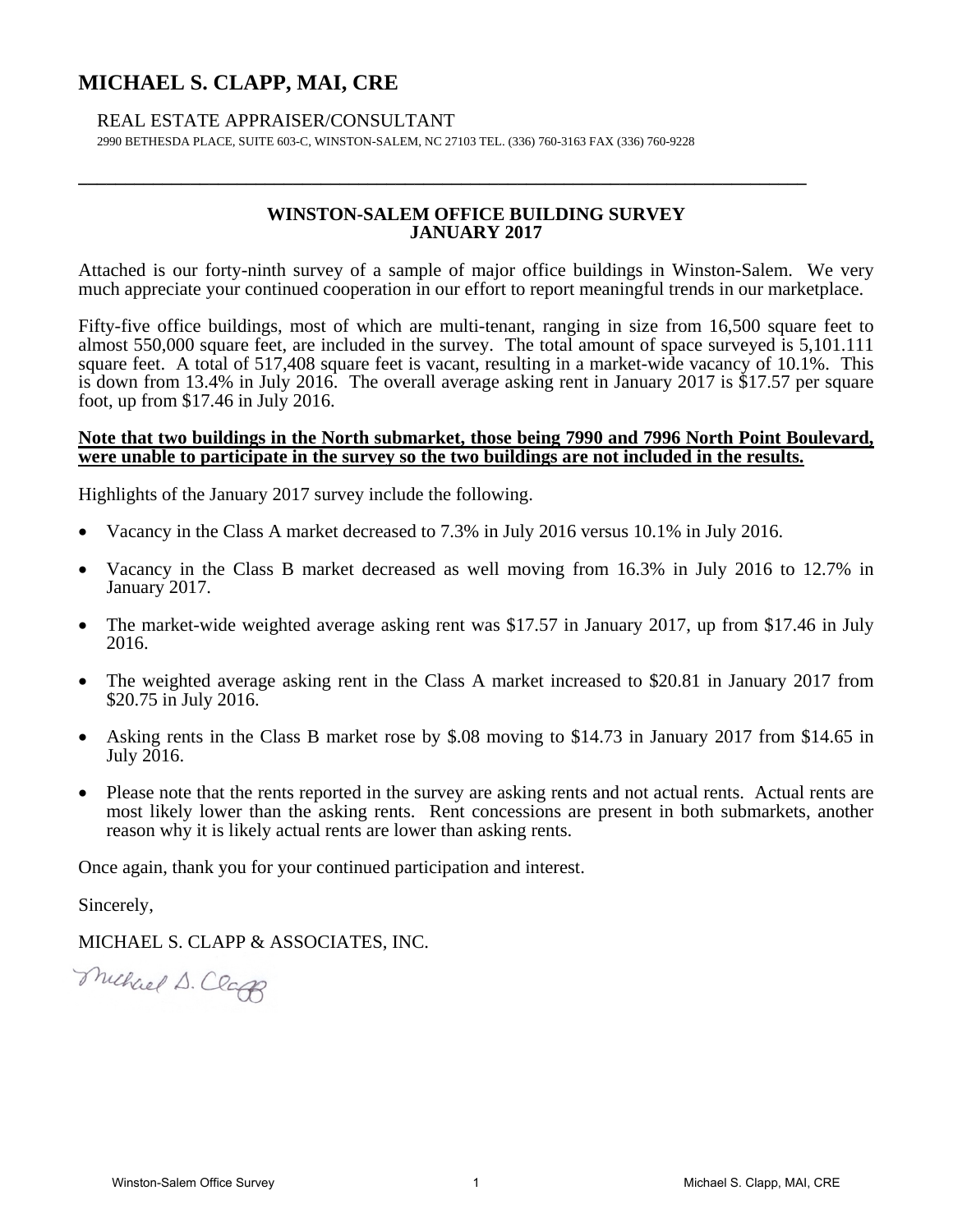## **WINSTON-SALEM OFFICE BUILDING SURVEY OFFICE SUBMARKETS, VACANCIES AND ASKING RENTS JANUARY 2017**

| <b>OFFICE SUBMARKETS</b> |  |  |
|--------------------------|--|--|
|--------------------------|--|--|

|                    | Downtown        | North           | West            | Total           |  |
|--------------------|-----------------|-----------------|-----------------|-----------------|--|
|                    |                 |                 |                 |                 |  |
| <b>Buildings</b>   | 10              | 20              | 25              | 55              |  |
|                    |                 |                 |                 |                 |  |
| Rentable SF        | 2,223,022       | 1,615,253       | 1,262,836       | 5,101,111       |  |
| Vacant SF          | 293,699         | 133,977         | 89,732          | 517,408         |  |
| Percent Vacant     | 13.2%           | 8.3%            | 7.1%            | 10.1%           |  |
|                    |                 |                 |                 |                 |  |
| Asking Rents*      |                 |                 |                 |                 |  |
| Range              | \$12.00-\$25.00 | \$11.00-\$18.00 | \$12.00-\$22.00 | \$10.00-\$25.00 |  |
| Weighted Avg.      | \$18.55         | \$14.93         | \$19.23         | \$17.57         |  |
|                    |                 |                 |                 |                 |  |
| Vacancy By Class   |                 |                 |                 |                 |  |
| Class A            |                 |                 |                 |                 |  |
| <b>Buildings</b>   | 6               | 1               | 15              | 22              |  |
| Rentable SF        | 1,537,201       | 90,264          | 756,928         | 2,384,393       |  |
| Vacant SF          | 117,701         | $\Omega$        | 55,286          | 172,987         |  |
| Percent Vacant     | 7.7%            | 0.0%            | 7.3%            | 7.3%            |  |
| Avg. Asking Rent*  | \$21.18         | \$17.50         | \$20.43         | \$20.81         |  |
|                    |                 |                 |                 |                 |  |
| Class B            |                 |                 |                 |                 |  |
| <b>Buildings</b>   | $\overline{4}$  | 19              | 10              | 33              |  |
| <b>Rentable SF</b> | 685,821         | 1,524,989       | 505,908         | 2,716,718       |  |
| Vacant SF          | 175,998         | 133,977         | 34,446          | 344,421         |  |
| Percent Vacant     | 25.7%           | 8.8%            | 6.8%            | 12.7%           |  |
| Avg. Asking Rent*  | \$12.64         | \$14.78         | \$17.44         | \$14.73         |  |

\* Full Service Asking Rents and Not Actual Rents Source: Michael S. Clapp & Associates, Inc.

#### **Rents**

The market-wide weighted average asking rent per square foot increased by \$.11 over the past six months to \$17.57 as of January 2017.

Asking rents in the Downtown submarket increased by \$.06 per square foot from \$18.49 in July 2016 to \$18.55 in January 2017. Asking rents in the North submarket increased by \$.12 to \$14.93 from \$14.81 in July 2016. The West submarket experienced a slight increase of \$.03 per square foot moving from \$19.20 in July 2016 to  $$19.23$  in January 2017.

The weighted average asking rent in the Class A market showed an increase of \$.06 per square foot from \$20.75 in July 2016 to \$20.81 in January 2017. Asking rents in the Class B market increased by \$.08 to \$14.73 over the same period.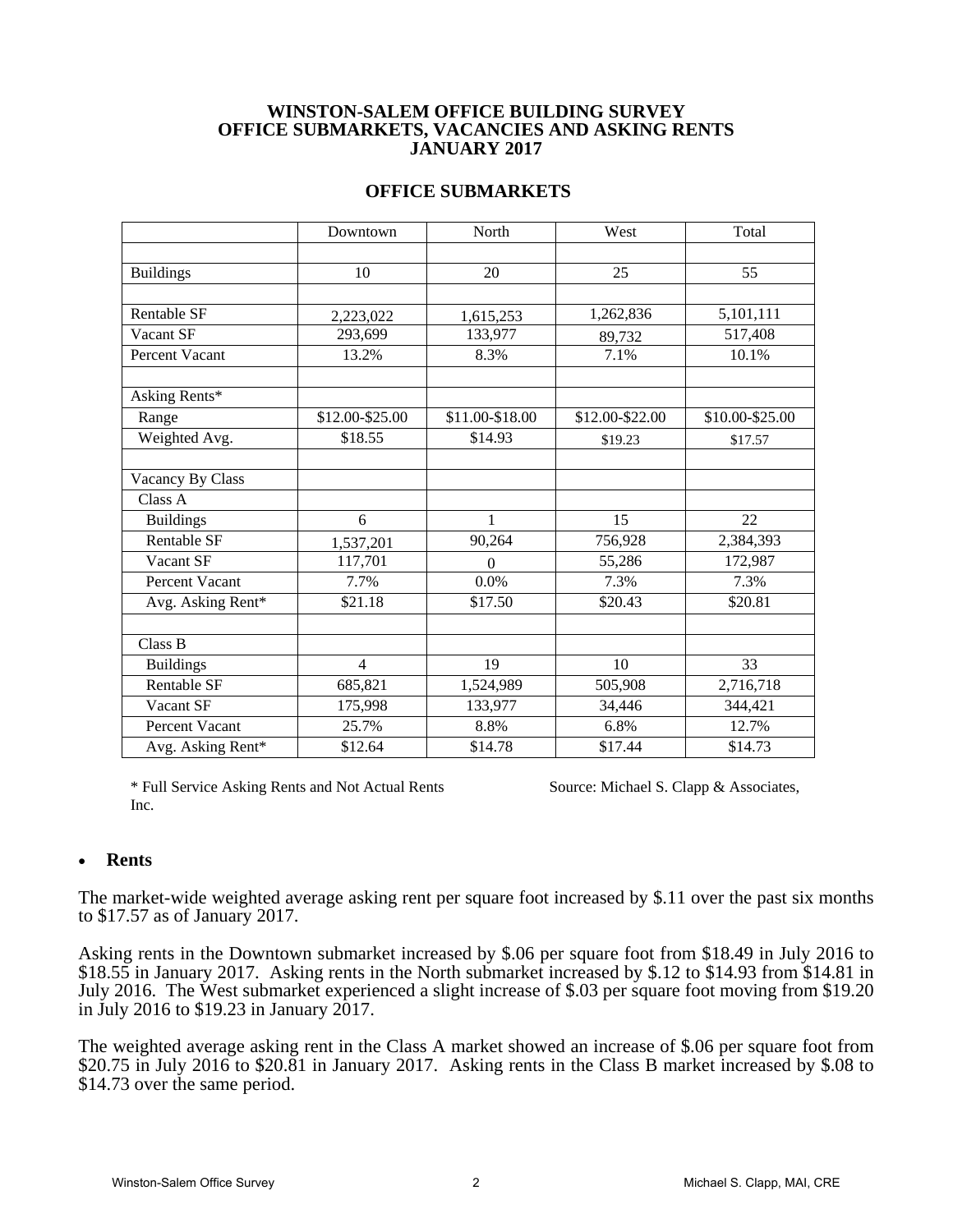# **Vacancies**

Market-wide vacancy decreased significantly over the past six months, moving down from 13.4% in July 2016 to 10.1% in January 2017. Vacancy in the Class A market stands at 7.3% as of January 2017, down from the preceding period of 10.1%. The Class B vacancy decreased dramatically from 16.3% in July 2016 to 12.7% in January 2017.

## **Concessions**

Concessions are negotiable for both Class A and Class B space.

# **Average Asking Rents/Vacancy by Submarket and by Building Classification**

Please refer to the tables on the following pages for rent and vacancy trends by submarket and building classification.

Since January 2011 Class A rents have shown a steady upward trend from \$19.54 per square foot to the July 2015 level of \$21.18 per square foot before declining slightly to the January 2017 level of \$20.81. Class A vacancy declined from 15.2% in January 2011 to a low of 6.5% in January 2014 and are only slightly higher now (January 2017) at 7.3%.

Class B rents in January 2011 stood at \$13.71 per square foot. They have steadily increased over time to the January 2017 level of \$14.73. Vacancy over that same period declined from 27.1% to the current level of 12.7% which is the lowest ever recorded during our survey period.

#### **Conclusions**

Class A vacancy has improved significantly over the past five years and now stands at 7.3%. Vacancies in Class B space have followed the same positive trend and are at the lowest level in over 20 years according to our survey. Asking rents in the Class A market have shown an uneven but generally upward trend. Class B rents continue to show a steady upward trend. Again, these are asking rents and actual rents are likely to be lower.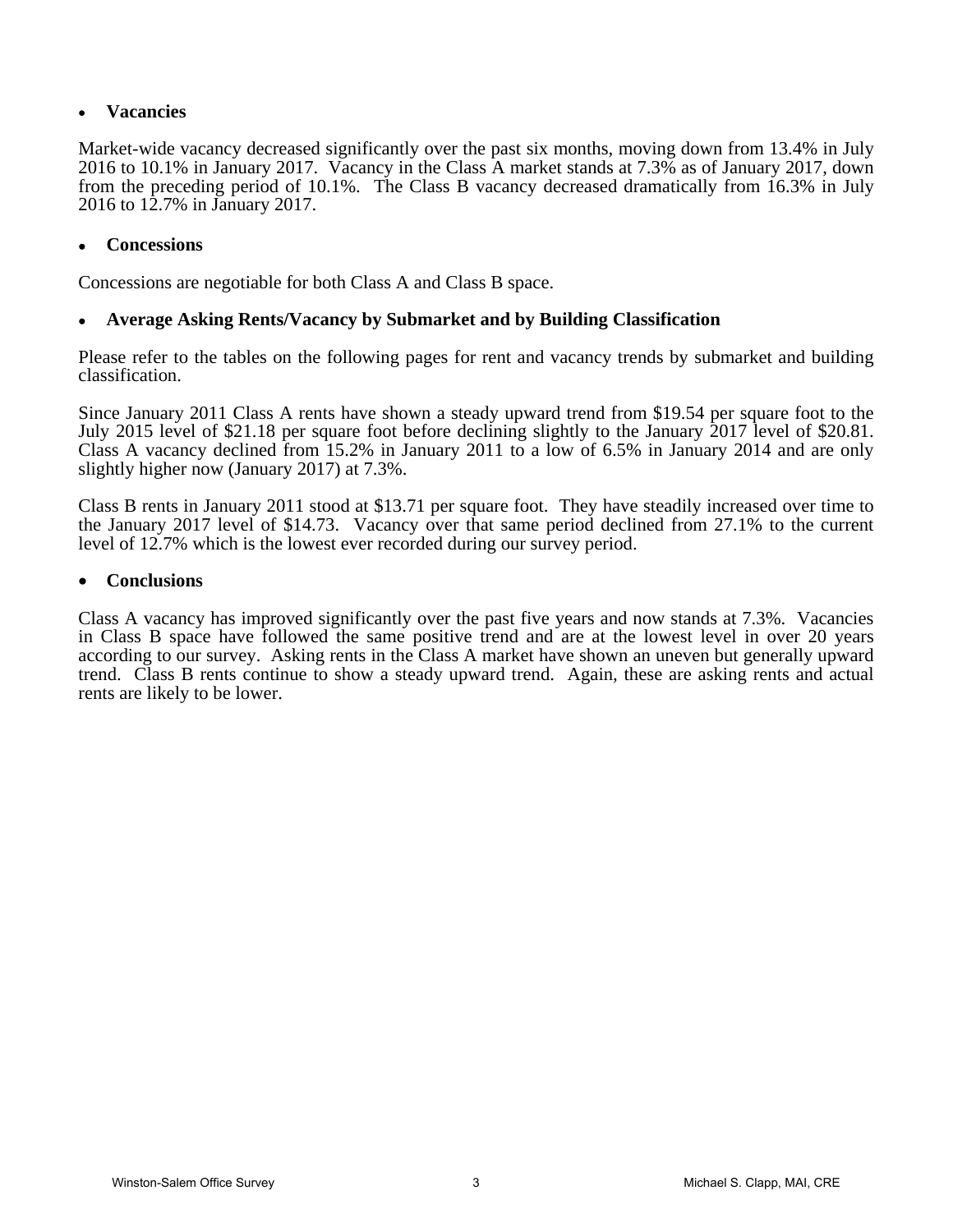| <b>Survey</b> |       | Downtown       |         | <b>North</b>   |         | West           |         | <b>Overall</b> |  |
|---------------|-------|----------------|---------|----------------|---------|----------------|---------|----------------|--|
| Date          | Rent  | <b>Vacancy</b> | Rent    | <b>Vacancy</b> | Rent    | <b>Vacancy</b> | Rent    | <b>Vacancy</b> |  |
| Jun-94        | 14.07 | 6.2%           | \$11.98 | 7.9%           | \$14.62 | 8.7%           | \$14.00 | 7.2%           |  |
| Jan-95        | 14.56 | 7.9%           | \$12.32 | 25.2%          | \$14.84 | 5.0%           | \$14.41 | 8.8%           |  |
| $Jun-95$      | 14.68 | 9.0%           | \$12.09 | 35.2%          | \$15.08 | 6.9%           | \$14.53 | 11.1%          |  |
| Jan-96        | 14.95 | 27.0%          | \$12.27 | 30.4%          | \$15.57 | 9.3%           | \$14.93 | 20.7%          |  |
| Jul-96        | 14.85 | 24.6%          | \$13.31 | 28.5%          | \$15.45 | 7.2%           | \$14.74 | 19.4%          |  |
| Jan-97        | 15.03 | 24.3%          | \$13.16 | 40.4%          | \$15.39 | 5.5%           | \$14.77 | 21.1%          |  |
| Jul-97        | 14.97 | 22.3%          | \$12.95 | 32.2%          | \$15.54 | 6.5%           | \$14.75 | 19.0%          |  |
| Jan-98        | 14.95 | 18.4%          | \$13.00 | 29.8%          | \$15.80 | 5.7%           | \$14.84 | 16.3%          |  |
| Jul-98        | 14.98 | 22.7%          | \$13.00 | 31.0%          | \$16.03 | 6.1%           | \$14.94 | 18.7%          |  |
| Jul-99        | 15.09 | 30.2%          | \$13.00 | 6.9%           | \$17.00 | 6.0%           | \$15.32 | 16.9%          |  |
| $Jan-00$      | 15.09 | 31.6%          | \$12.95 | 17.7%          | \$17.08 | 3.8%           | \$15.20 | 19.0%          |  |
| $Jul-00$      | 15.30 | 30.6%          | \$13.03 | 17.3%          | \$17.04 | 4.5%           | \$15.32 | 18.5%          |  |
| $Jan-01$      | 15.30 | 32.1%          | \$13.09 | 10.2%          | \$16.66 | 2.6%           | \$15.18 | 16.9%          |  |
| $Jul-01$      | 14.86 | 43.8%          | \$13.09 | 8.7%           | \$16.76 | 4.2%           | \$15.05 | 19.0%          |  |
| $Jan-02$      | 14.86 | 45.0%          | \$13.13 | 8.7%           | \$16.49 | 4.0%           | \$14.90 | 19.9%          |  |
| $Jul-02$      | 14.91 | 45.5%          | \$12.94 | 10.5%          | \$16.94 | 4.2%           | \$15.03 | 20.7%          |  |
| $Jan-03$      | 17.27 | 35.7%          | \$12.73 | 15.6%          | \$17.68 | 13.2%          | \$16.30 | 23.5%          |  |
| $Jul-03$      | 17.25 | 35.1%          | \$12.67 | 18.0%          | \$17.73 | 12.1%          | \$16.29 | 23.5%          |  |
| Jan-04        | 17.16 | 32.6%          | \$12.67 | 17.1%          | \$17.78 | 15.0%          | \$16.27 | 23.1%          |  |
| Jul-04        | 16.97 | 27.7%          | \$12.52 | 14.9%          | \$17.89 | 17.1%          | \$16.21 | 21.0%          |  |
| $Jan-05$      | 16.70 | 36.5%          | \$12.55 | 13.7%          | \$18.20 | 13.7%          | \$16.30 | 25.7%          |  |
| $Jul-05$      | 16.65 | 32.4%          | \$12.56 | 11.7%          | \$18.17 | 15.6%          | \$16.26 | 23.7%          |  |
| $Jan-06$      | 16.66 | 31.5%          | \$12.59 | 10.0%          | \$18.14 | 11.2%          | \$16.31 | 21.3%          |  |
| $Jul-06$      | 16.77 | 26.7%          | \$12.59 | 7.2%           | \$18.16 | 10.8%          | \$16.37 | 18.2%          |  |
| Jan-07        | 16.91 | 25.7%          | \$12.69 | 8.3%           | \$18.66 | 12.2%          | \$16.56 | 18.2%          |  |
| Jul-07        | 16.94 | 22.1%          | \$12.72 | 6.6%           | \$19.02 | 13.4%          | \$16.68 | 16.4%          |  |
| $Jan-08$      | 16.94 | 20.2%          | \$13.21 | 22.8%          | \$19.04 | 13.5%          | \$16.48 | 19.1%          |  |
| Jul-08        | 16.98 | 17.1%          | \$14.29 | 29.6%          | \$18.96 | 11.0%          | \$16.68 | 19.3%          |  |
| Jan-09        | 17.02 | 14.8%          | \$14.98 | 33.1%          | \$18.96 | 11.6%          | \$16.94 | 19.3%          |  |
| Jan-09        | 17.02 | 14.8%          | \$14.98 | 33.1%          | \$18.96 | 11.6%          | \$16.94 | 19.3%          |  |
| $Jul-09$      | 16.94 | 16.3%          | \$14.47 | 36.6%          | \$19.18 | 14.4%          | \$16.79 | 22.0%          |  |
| $Jan-10$      | 16.98 | 16.8%          | \$14.14 | 29.3%          | \$19.13 | 14.2%          | \$16.73 | 19.8%          |  |
| $Jul-10$      | 16.97 | 18.6%          | \$14.07 | 32.6%          | \$19.16 | 15.6%          | \$16.72 | 21.9%          |  |
| $Jan-11$      | 16.76 | 15.2%          | \$13.93 | 34.0%          | \$19.15 | 16.9%          | \$16.58 | 21.3%          |  |
| $Jul-11$      | 16.77 | 11.5%          | \$13.89 | 29.9%          | \$19.20 | 12.4%          | \$16.58 | 17.2%          |  |
| $Jan-12$      | 16.87 | 11.0%          | \$14.10 | 29.0%          | \$19.40 | 11.8%          | \$16.71 | 16.6%          |  |
| $Jul-12$      | 16.87 | 10.9%          | \$13.81 | 23.0%          | \$19.39 | 14.8%          | \$16.63 | 15.6%          |  |
| $Jan-13$      | 17.14 | 10.6%          | \$13.96 | 24.0%          | \$19.42 | 14.9%          | \$16.80 | 15,8%          |  |
| $Jul-13$      | 17.86 | 11.7%          | \$13.95 | 24.5%          | \$19.46 | 11.7%          | \$17.11 | 15.6%          |  |
| $Jan-14$      | 18.54 | 12.1%          | \$14.13 | 20.4%          | \$19.48 | 11.3%          | \$17.45 | 14.4%          |  |
| $Jul-14$      | 18.75 | 12.6%          | \$14.35 | 11.6%          | \$19.25 | 17.7%          | \$17.48 | 13.5%          |  |
| $Jan-15$      | 18.81 | 12.7%          | \$14.35 | 11.0%          | \$19.25 | 16.6%          | \$17.50 | 13.0%          |  |
| $Jul-15$      | 18.84 | 14.1%          | \$14.56 | 10.2%          | \$19.25 | 15.5%          | \$17.56 | 13.2%          |  |
| $Jan-16$      | 18.83 | 16.3%          | \$14.75 | 12.6%          | \$19.23 | 12.5%          | \$17.60 | 14.2%          |  |
| $Jul-16$      | 18.49 | 16.2%          | \$14.81 | 12.5%          | \$19.20 | 9.8%           | \$17.46 | 13.4%          |  |
| $Jan-17$      | 18.55 | 13.2%          | \$14.93 | 8.3%           | \$19.23 | 7.1%           | \$17.57 | 10.1%          |  |

### **AVERAGE ASKING RENTS/VACANCY BY SUBMARKET**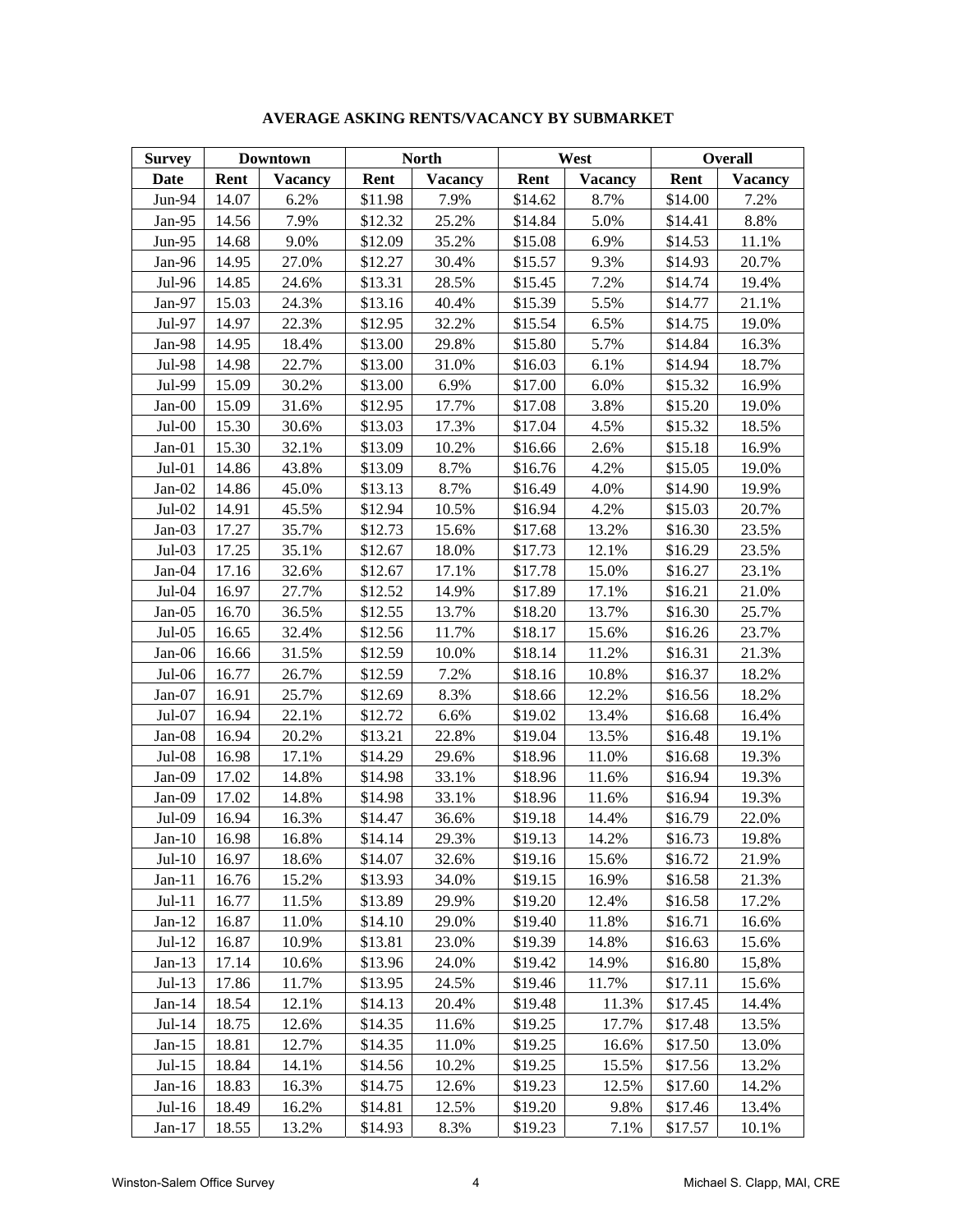| <b>Survey</b> |         | <b>Class A</b> | <b>Class B</b>         |       |  |  |  |
|---------------|---------|----------------|------------------------|-------|--|--|--|
| Date          | Rent    | <b>Vacancy</b> | Rent<br><b>Vacancy</b> |       |  |  |  |
| Jun-94        | \$15.11 | 2.4%           | \$12.14                | 15.3% |  |  |  |
| Jan-95        | \$15.69 | 1.0%           | \$12.23                | 22.2% |  |  |  |
| $Jun-95$      | \$15.72 | 0.5%           | \$12.50                | 29.3% |  |  |  |
| Jan-96        | \$17.37 | 3.1%           | \$12.67                | 37.0% |  |  |  |
| Jun-96        | \$17.44 | 2.3%           | \$12.82                | 31.4% |  |  |  |
| $Jan-97$      | \$17.45 | 1.2%           | \$12.87                | 35.2% |  |  |  |
| Jul-97        | \$17.57 | 1.4%           | \$12.73                | 31.5% |  |  |  |
| Jan-98        | \$17.66 | 1.6%           | \$12.79                | 27.0% |  |  |  |
| Jul-98        | \$17.81 | 1.0%           | \$12.80                | 31.9% |  |  |  |
| Jul-99        | \$18.52 | 2.8%           | \$12.88                | 27.6% |  |  |  |
| $Jan-00$      | \$18.54 | 1.4%           | \$12.89                | 31.1% |  |  |  |
| $Jul-00$      | \$18.47 | 2.6%           | \$13.18                | 29.3% |  |  |  |
| $Jan-01$      | \$18.01 | 3.7%           | \$13.10                | 26.5% |  |  |  |
| $Jul-01$      | \$18.80 | 4.8%           | \$13.03                | 26.6% |  |  |  |
| $Jan-02$      | \$18.53 | 3.4%           | \$13.15                | 27.9% |  |  |  |
| $Jul-02$      | \$19.06 | 4.5%           | \$13.11                | 28.4% |  |  |  |
| $Jan-03$      | \$19.93 | 14.5%          | \$13.13                | 30.8% |  |  |  |
| $Jul-03$      | \$20.16 | 12.2%          | \$13.13                | 32.7% |  |  |  |
| $Jan-04$      | \$20.16 | 11.7%          | \$13.08                | 34.2% |  |  |  |
| Jul-04        | \$20.15 | 11.8%          | \$12.78                | 29.0% |  |  |  |
| Jan-05        | \$19.25 | 22.8%          | \$12.69                | 29.2% |  |  |  |
| $Jul-05$      | \$19.17 | 21.9%          | \$12.73                | 25.8% |  |  |  |
| Jan-06        | \$19.14 | 18.5%          | \$13.05                | 24.6% |  |  |  |
| $Jul-06$      | \$19.24 | 15.6%          | \$13.07                | 21.3% |  |  |  |
| $Jan-07$      | \$19.64 | 15.2%          | \$13.11                | 21.6% |  |  |  |
| $Jul-07$      | \$19.76 | 13.7%          | \$13.19                | 19.5% |  |  |  |
| Jan-08        | \$19.69 | 16.2%          | \$13.37                | 25.2% |  |  |  |
| Jul-08        | \$19.64 | 13.20%         | \$13.88                | 25.1% |  |  |  |
| $Jan-09$      | \$19.66 | 12.30%         | \$14.27                | 26.1% |  |  |  |
| Jul-09        | \$19.70 | 14.00%         | \$13.99                | 29.7% |  |  |  |
| $Jan-10$      | \$19.63 | 15.60%         | \$13.84                | 23.9% |  |  |  |
| $Jul-10$      | \$19.67 | 15.90%         | \$13.80                | 27.8% |  |  |  |
| $Jan-11$      | \$19.54 | 15.20%         | \$13.71                | 27.1% |  |  |  |
| $Jul-11$      | \$19.56 | 10.40%         | \$13.68                | 23.8% |  |  |  |
| $Jan-12$      | \$19.67 | 9.50%          | \$13.80                | 23.7% |  |  |  |
| $Jul-12$      | \$19.61 | 9.20%          | \$13.69                | 21.8% |  |  |  |
| $Jan-13$      | \$19.84 | 9.00%          | \$13.80                | 22.4% |  |  |  |
| $Jul-13$      | \$20.51 | 8.80%          | \$13.81                | 22.2% |  |  |  |
| $Jan-14$      | \$21.08 | 6.50%          | \$14.14                | 21.7% |  |  |  |
| Jul-14        | \$21.18 | 7.90%          | \$14.31                | 18.4% |  |  |  |
| $Jan-15$      | \$21.18 | 8.10%          | \$14.33                | 17.5% |  |  |  |
| $Jul-15$      | \$21.18 | 9.50%          | \$14.46                | 16.3% |  |  |  |
| $Jan-16$      | \$21.11 | 11.50%         | \$14.61                | 16.5% |  |  |  |
| $Jul-16$      | \$20.75 | 10.10%         | \$14.65                | 16.3% |  |  |  |
| $Jan-17$      | \$20.81 | 7.30%          | \$14.73                | 12.7% |  |  |  |

#### **AVERAGE ASKING RENTS/VACANCY BY BUILDING CLASSIFICAION**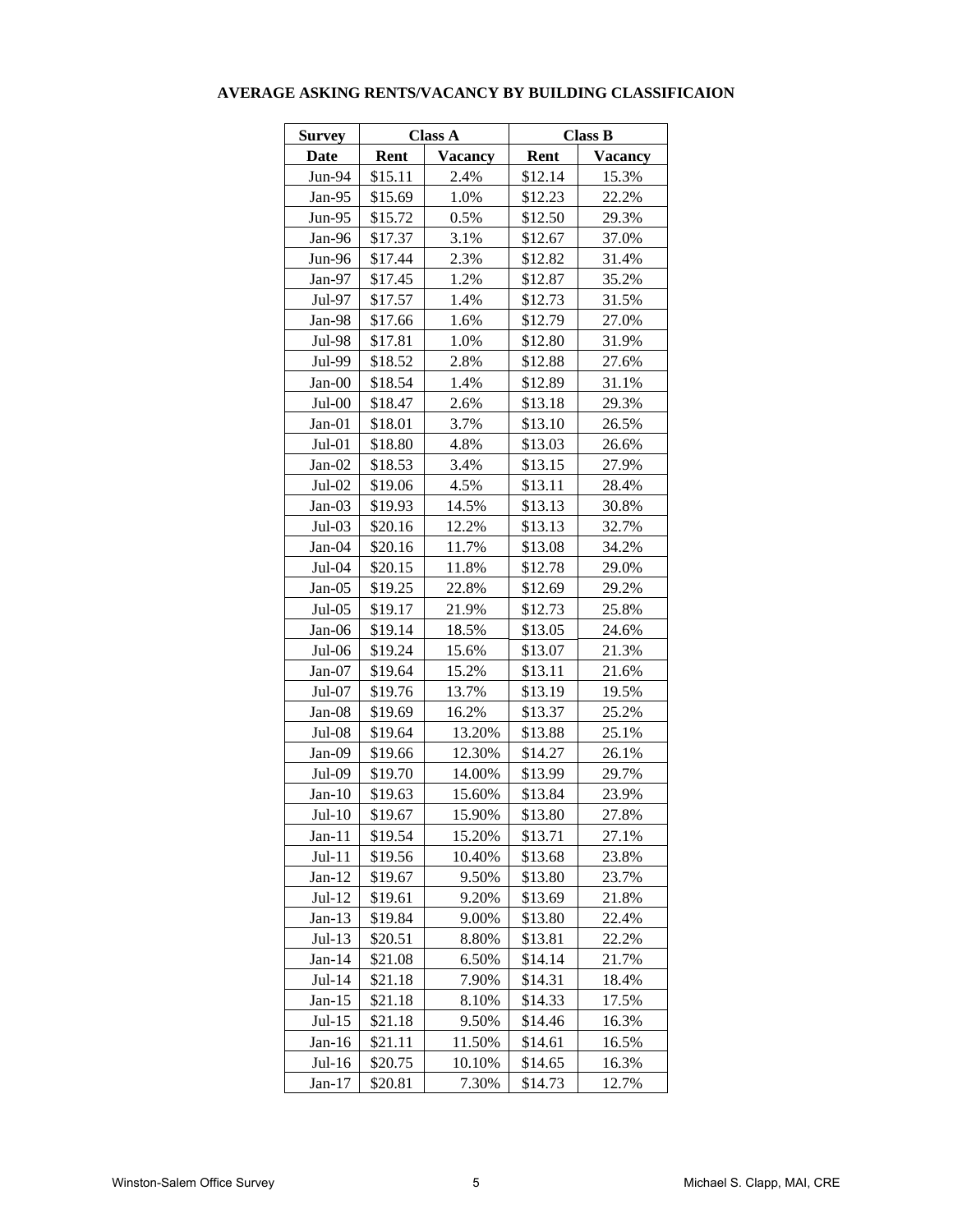# **GRAPHICAL ANALYSIS OF DATA JANUARY 2017**



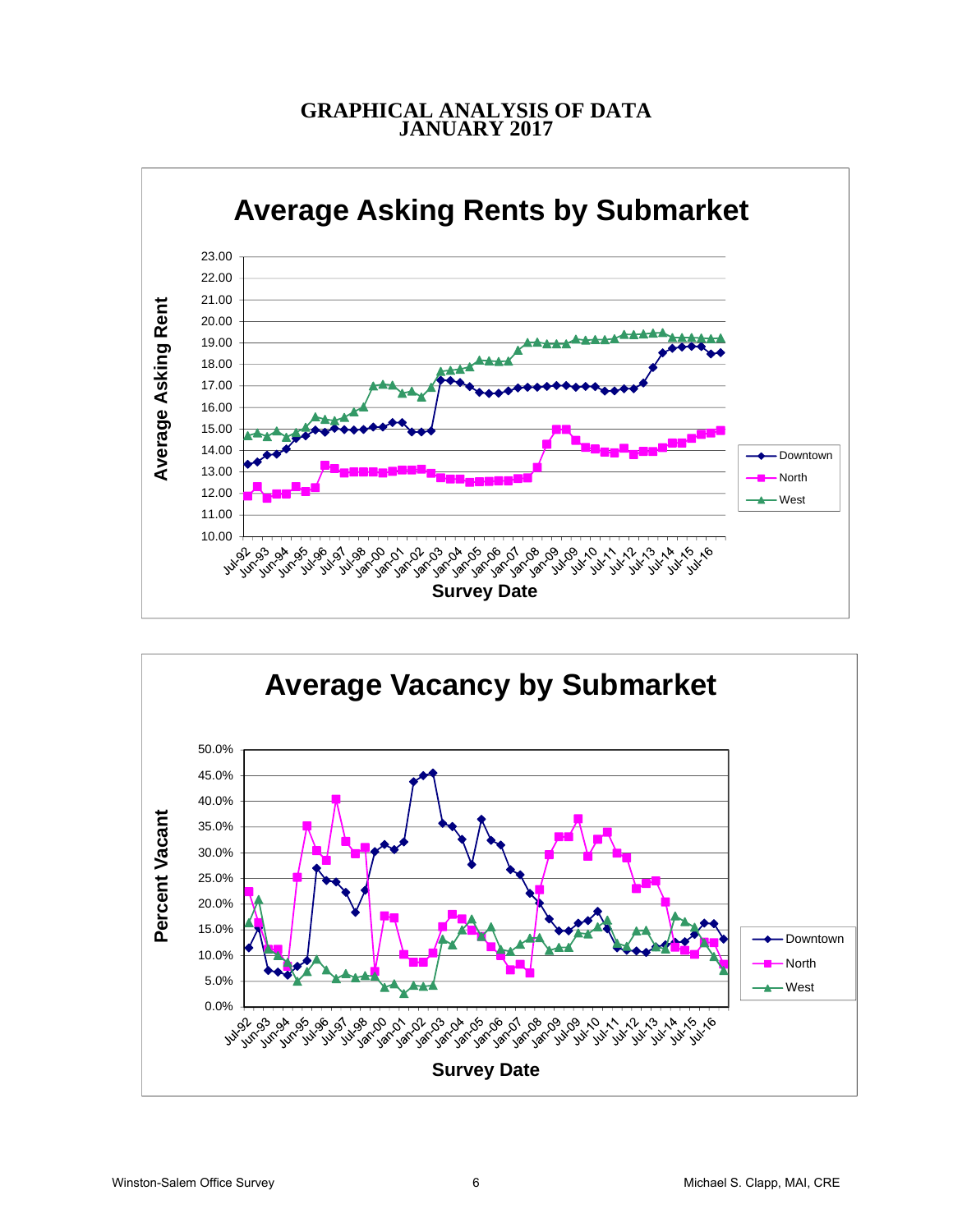# **GRAPHICAL ANALYSIS OF DATA JANUARY 2017**



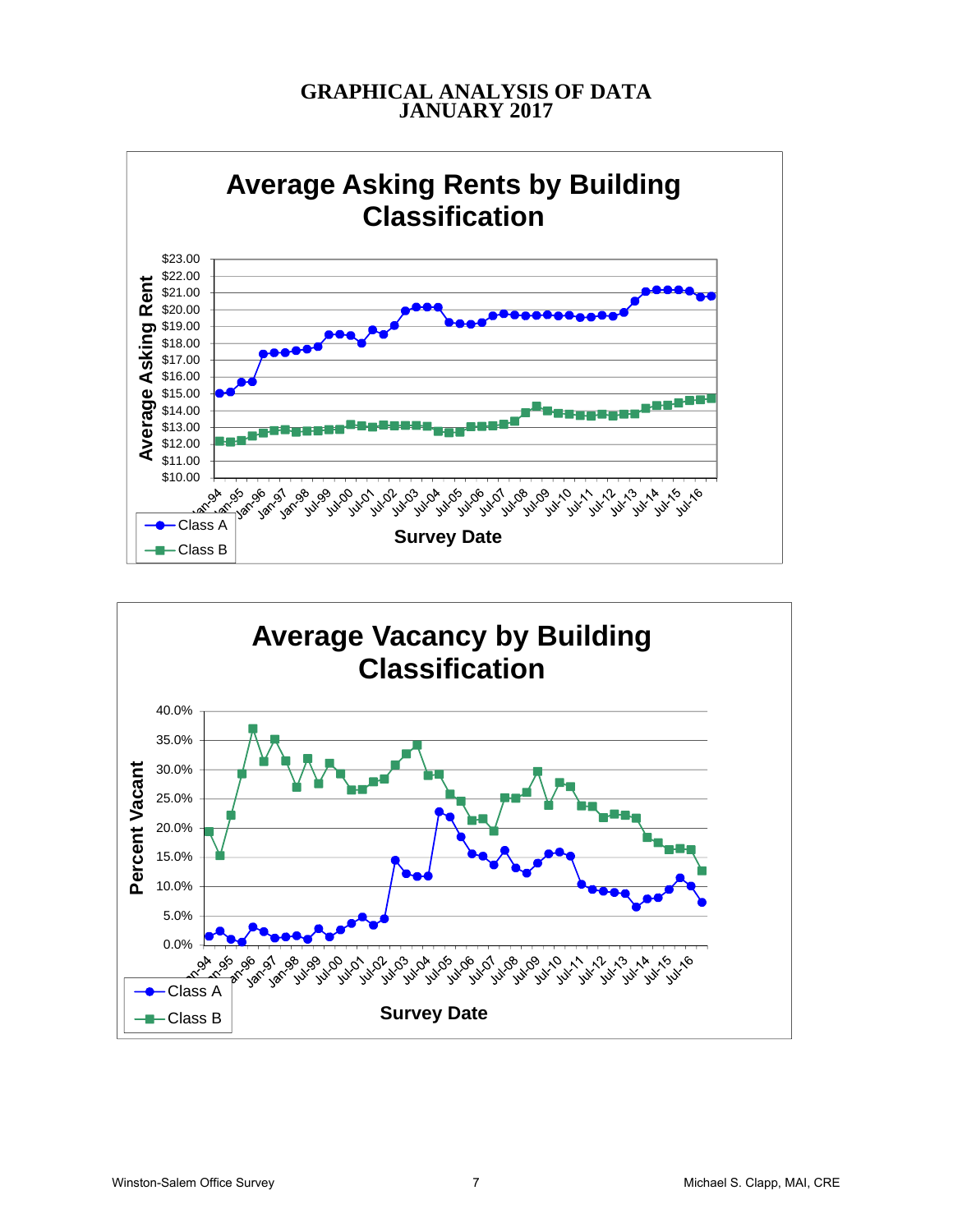#### WINSTON-SALEM OFFICE SURVEY January 2017 Michael S. Clapp, MAI, CRE

|                                  |                        |                   |             |                  |         |                   |              |                 |                | Rent              |                  | <b>Tenant</b>     |             |
|----------------------------------|------------------------|-------------------|-------------|------------------|---------|-------------------|--------------|-----------------|----------------|-------------------|------------------|-------------------|-------------|
| <b>Building Name</b>             | <b>Address</b>         | <b>Year Built</b> | <b>Size</b> | <b>SF Vacant</b> | Percent | <b>Asking</b>     | <b>Class</b> | <b>Services</b> | Original       | <b>Escalation</b> | Pass             | Impt.             |             |
|                                  |                        | Renovated         | Rentable    |                  | Vacant  | <b>Lease Rate</b> |              | <b>Included</b> | <b>Term</b>    | <b>Clauses</b>    | <b>Throughs</b>  | <b>Allowances</b> | Concessions |
|                                  |                        |                   |             |                  |         |                   |              |                 |                |                   |                  |                   |             |
| Downtown                         |                        |                   |             |                  |         |                   |              |                 |                |                   |                  |                   |             |
| 8 W. Third                       | 8 W. Third St.         | 1911/1983         | 74,481      | 8,047            | 10.8%   | \$14.00           | B            | Full            | 3              | Yes               | Yes              | Yes               | Yes         |
| <b>Winston Tower Main</b>        | 301 N. Main St.        | 1969/2003         | 411,827     | 118,382          | 28.7%   | \$12.50           | B            | Full            | $3 - 5$        | Yes               | <b>Base Year</b> | Yes               | Nego.       |
| <b>BB&amp;T</b> Financial Center | 200 W. Second St.      | 1987              | 240,187     | $\Omega$         | 0.0%    | \$20.00           | A            | Full            | $1 - 5$        | Yes               | Yes              | Nego.             | Nego.       |
| Century Plaza                    | 100 N. Cherry St.      | 2001              | 65,578      | 7,439            | 11.3%   | \$20.00           | A            | Full            | 5              | <b>CPI</b>        | \$4.75           | \$18/sf           | None        |
| Liberty Plaza, LLC               | 102 W. Third St.       | 1973/1987         | 172,513     | 48,069           | 27.9%   | \$12.50           | B            | Full            | $3 - 5$        | Yes               | Yes              | Yes               | Nego.       |
| One W. Fourth Street             | One W. Fourth St.      | 2002              | 431,781     | 46,568           | 10.8%   | \$22.00           | A            | Full            | $5-10$         | Yes               | Nego.            | Nego.             | Nego.       |
| 751 West Fourth                  | 751 West Fourth St.    | 2014              | 47,558      | $\Omega$         | 0.0%    | \$25.00           | A            | Full            | Nego.          | Yes               | Yes              | Yes               | None        |
| Chatham Building                 | 301 W. Fourth St.      | 1932/1987         | 27,000      | 1,500            | 5.6%    | \$12.00           | B            | Full            | Nego.          | <b>CPI</b>        | Yes              | Nego.             | Nego.       |
| The Park Building                | 101 N. Cherry St.      | 1998              | 206,000     | 5,600            | 2.7%    | \$19.50           | A            | Full            | 5              | Yes               | Nego.            | Nego.             | None        |
| <b>Wells Fargo Center</b>        | 100 N. Main St.        | 1995              | 546,097     | 58,094           | 10.6%   | \$21.50           | A            | Full            | 5              | Yes               | Nego.            | Nego.             | Nego.       |
| <b>Sub Total</b>                 |                        |                   | 2,223,022   | 293,699          | 13.2%   | \$18.55           |              |                 |                |                   |                  |                   |             |
|                                  |                        |                   |             |                  |         |                   |              |                 |                |                   |                  |                   |             |
| <b>North</b>                     |                        |                   |             |                  |         |                   |              |                 |                |                   |                  |                   |             |
| Republic Square                  | 4025 University Pkwy.  | 1979/1998         | 24,248      | $\sqrt{ }$       | 0.0%    | \$12.00           | B            | Full            | $1 - 5$        | Yes               | N <sub>0</sub>   | TBD               | None        |
| Republic Square                  | 4035 University Pkwy.  | 1979/1995         | 36,900      | 2.241            | 6.1%    | \$12.00           | B            | Full            | $1 - 5$        | Yes               | N <sub>0</sub>   | TBD               | Nego.       |
| Republic Square                  | 4045 University Pkwy.  | 1979/1995         | 25,480      | $\Omega$         | 0.0%    | \$13.00           | B            | Full            | $1-5$          | Yes               | Yes              | TBD               | None        |
| Republic Square                  | 7820 North Point Blvd. | 1977/2002         | 29,355      | 2,981            | 10.2%   | \$12.00           | B            | Full            | $1 - 5$        | Yes               | N <sub>0</sub>   | TBD               | None        |
| Republic Square                  | 7830 North Point Blvd. | 1977/2002         | 27,996      | 8,557            | 30.6%   | \$12.00           | B            | Full            | $1 - 5$        | Yes               | N <sub>0</sub>   | TBD               | None        |
| 8064 North Point                 | 8064 North Point Blvd. | 1983/2004         | 25,000      | 5,000            | 20.0%   | \$11.50           | B            | Full            | 3              | 2.5%              | N <sub>0</sub>   | \$3/sf            | None        |
| 8025 North Point                 | 8025 North Point Blvd. | 1975/2004         | 65,000      | 7,000            | 10.8%   | \$11.00           | B            | Full            | 3              | 2.5%              | N <sub>0</sub>   | \$3/sf            | None        |
| University Corp. Ctr.            | 1100 Reynolds Blvd.    | 1977/2001         | 400,000     | 9,000            | 2.3%    | \$18.00           | B            | Full            | $5 - 10$       | Yes               | No               | Nego.             | Nego.       |
| BB&T University Ctr.             | 2400 Reynolda Rd.      | 1963/2011         | 201,792     | 33,698           | 16.7%   | \$16.00           | B            | Full            | $5 - 10$       | Yes               | N <sub>o</sub>   | Nego.             | Nego.       |
| 150 Oak Plaza                    | 150 Oak Plaza Blvd.    | 2000              | 37,500      | $\Omega$         | 0.0%    | \$17.50           | B            | Full            | Nego.          | Nego.             | Nego.            | Nego.             | Nego.       |
| 4964 University Pkwy.            | 4964 University Pkwy.  | 1991/2000         | 36,800      | $\sqrt{ }$       | 0.0%    | \$11.50           | B            | Full            | 3              | 2.5%              | No               | Nego.             | None        |
| 470 Hanes Mill Road              | 470 Hanes Mill Road    | 1985/2007         | 60,000      | 5,500            | 9.2%    | \$12.00           | B            | Full            | $\overline{3}$ | 2.5%              | N <sub>o</sub>   | Nego.             | Nego.       |
| 5620 Madison Park                | 5620 University Pkwy   | 1983/2007         | 43,125      | $\sqrt{ }$       | 0.0%    | \$14.50           | B            | Full            | Nego.          | 3.0%              | Base Yr.         | Nego.             | None        |
| 5630 Madison Park                | 5630 University Pkwy.  | 1983              | 71,674      | $\Omega$         | 0.0%    | \$14.50           | B            | Full            | Nego.          | 3.0%              | Base Yr.         | Nego.             | None        |
| 5635 Madison Park                | 5635 University Pkwy.  | 1986              | 45,203      | $\Omega$         | 0.0%    | \$14.50           | B            | Full            | Nego.          | 3.0%              | Base Yr.         | Nego.             | None        |
| 5640 Madison Park                | 5640 University Pkwy.  | 1985              | 83,797      | $\Omega$         | 0.0%    | \$14.50           | B            | Full            | Nego.          | 3.0%              | Base Yr.         | Nego.             | None        |
| 5644 Madison Park                | 5644 University Pkwy.  | 1987              | 86,013      | $\Omega$         | 0.0%    | \$14.50           | B            | Full            | 5              | 3.0%              | Base Yr.         | Nego.             | Nego.       |
| 5650 Madison Park                | 5650 University Pkwy.  | 1984              | 61,106      | $\Omega$         | 0.0%    | \$14.50           | B            | Full            | 5              | 3.0%              | Base Yr.         | Nego.             | Nego.       |
| 190 Oak Plaza                    | 190 Oak Plaza Blvd.    | 1997              | 90,264      |                  | 0.0%    | \$17.50           | A            | Full            | Nego.          | 2.0%              | N <sub>o</sub>   | \$10/sf           | Nego.       |
| 450 W. Hanes Mill Road           | 450 W. Hanes Mill Rd.  | 1988              | 164,000     | 60,000           | 36.6%   | \$11.50           | B            | Full            | 3              | 2.5%              | N <sub>0</sub>   | Nego.             | Nego.       |
| <b>Sub Total</b>                 |                        |                   | 1,615,253   | 133,977          | 8.3%    | \$14.93           |              |                 |                |                   |                  |                   |             |
|                                  |                        |                   |             |                  |         |                   |              |                 |                |                   |                  |                   |             |